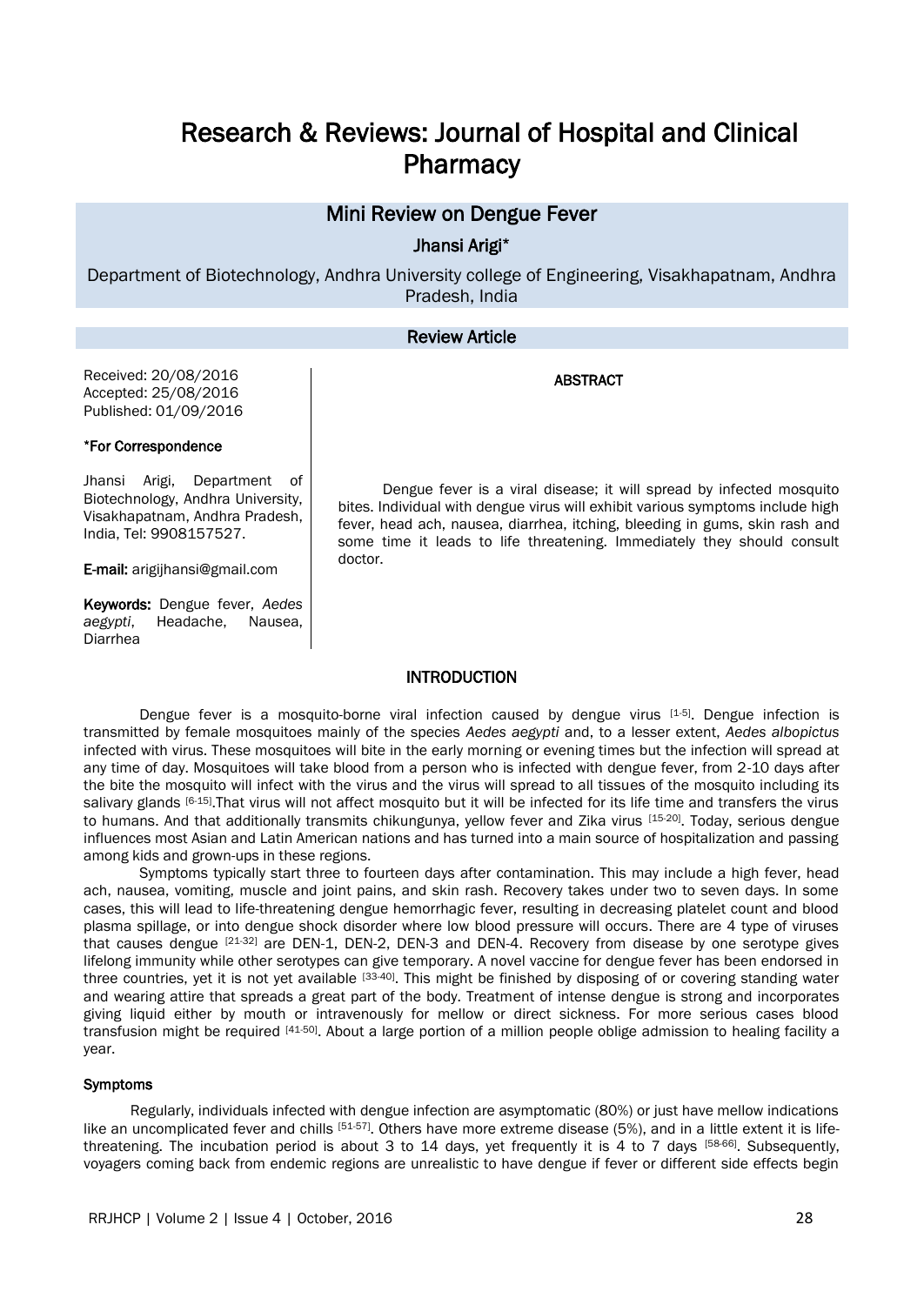over 14 days in the wake of arriving home. Youngsters regularly encounter side effects like those of the basic cool and gastroenteritis (spewing and diarrhea) and have a more serious danger of serious complications; however starting side effects are by and large gentle yet incorporate high fever. The trademark manifestations of dengue are sudden-onset fever, cerebral pain (commonly situated behind the eyes), muscle and joint agonies, and a rash [67-74]. Dengue fever is also known as, "break bone fever", and originates from the related muscle and joint pains. The course of disease is isolated into three stages: febrile, basic, and recovery.

 Febrile stage: This stage includes high fever, conceivably more than 40°C (104°F), severe head ach, bleeding from mouth and nose, muscle and joint pains, vomiting, rash, diarrhea, loss of appetite, pain behind eyes. These will last for 2-7 days <sup>[75-80]</sup>. Critical stage: In some people, disease will leads to critical phase, this stage includes leakage of plasma from blood vessels, and there may be organ dysfunction and bleeding, shock and hemorrhage. People who are infected with dengue virus for the second time will be at more risk of getting hemorrhagic fever; this will leads to death in more cases. Recovery stage: And then recovery phase, this phase lasts for 2-3 days and includes itching, slow heart rate, altered level of consciousness, seizures. A feeling of fatigue may last for weeks in adults.

#### Diagnosis

 Diagnosis for dengue fever is made when you are suffering with high fever, head ach, vomiting, nausea, diarrhea, fatigue and etc. Doctors can diagnose this virus with blood test for the virus or antibodies. It will be difficult to diagnose because the symptoms will overlap with various viral diseases, platelet count test will help in diagnosing dengue fever [81-90].

## **Treatment**

 There is no particular treatment or medicine to treat dengue virus. The people who are suffering from dengue fever can use pain relievers to avoid muscle pains. They should take plenty of water and fluids. But traditionally, people believe that juice of carica papaya leaf juice will helps in increasing platelet count, which is one of the key symptoms of dengue fever [91-93].

## Prevention

 There is no vaccine to prevent dengue fever. The best technique for security is to maintain a strategic distance from mosquito chomps and to diminish the mosquito populace [94-98]. But traditionally, at the point when in a high-hazard zone, you ought to:

- Avoid intensely populated local locations
- Use mosquito repellent inside and outside
- Wear long sleeved shirts and jeans tucked into socks
- Use aerating and cooling as opposed to opening windows
- Ensure that window and entryway screens are secure, and any gaps are repaired
- Use mosquito nets if resting ranges are not screened

# **REFERENCES**

- 1. Tseng YT, et al. Re-model the relation of vector indices, meteorological factors and dengue fever. J Trop Dis. 2016;4:200.
- 2. Dar W, et al. A rare complication of dengue fever. J Gen Pract. 2016;4:237.
- 3. Shaukat K, et al. Dengue fever prediction: A data mining problem. J Data Mining Genomics Proteomics. 2015;6:181.
- 4. Shaukat K, et al. Dengue fever in perspective of clustering algorithms. J Data Mining Genomics Proteomics. 2015;6:176.
- 5. Bakach I and Braselton J. A survey of mathematical models of dengue fever. J Comput Sci Syst Biol. 2015;8:255-267.
- 6. Venugopalan B. Meeting the dengue fever challenge. Biol Syst Open Access. 2015;4:135.
- 7. Eduardo KUNF and de Góis AFT. Tourniquet test in dengue fever. Intern Med. 2015;4:i101.
- 8. Muhammad S. Dengue fever as a continuing threat in tropical and subtropical regions around the world and strategy for its control and prevention. Journal of Pharmacology and Toxicology studies. 2014.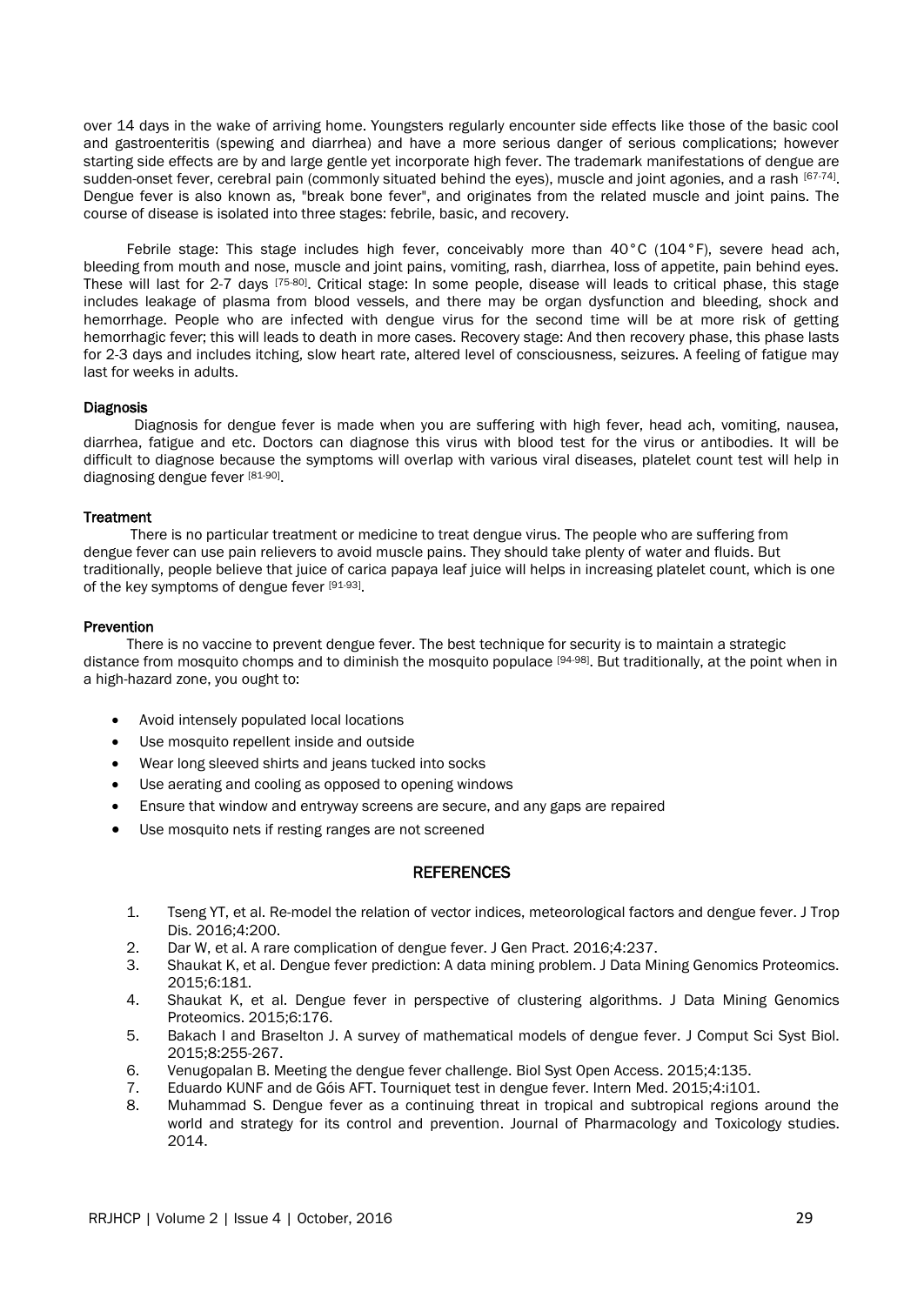- 9. Muhammad S. Proposing solutions for the control of dengue fever virus carrying mosquitoes (Diptera: Culicidae) *Aedes aegypti* (Linnaeus) and *Aedes albopictus* (Skuse). Journal of Pharmacology and Toxicology studies. 2013.
- 10. Muhammad S. Proposals for the control of principal dengue fever virus transmitter *Aedes aegypti* (Linnaeus) mosquito (Diptera: Culicidae). Journal of Pharmacology and Toxicology Studies. 2014.
- 11. Khoj L, et al. A case of dengue fever-induced severe aplastic anemia salvaged by allogeneic bone marrow transplant. J Leuk (Los Angel). 2013;1:120.
- 12. Avasthi G, et al. A case of immune complex mediated acute kidney injury occurring in the first few days of dengue fever. J Clin Case Rep. 2012;2:228.
- 13. Kala CP. Leaf juice of *Carica papaya* L.: A remedy of dengue fever. Med Aromat Plants. 2012;1:109.
- 14. Pruthvi D, et al. Evaluation of platelet count in dengue fever along with seasonal variation of dengue infection. J Blood Disord Transfus. 2012;3:128.
- 15. Luz Estella M, et al. *Artemisia annua* L., potential source of molecules with pharmacological activity in human disease. American Journal of Phytomedicine and Clinical Therapeutics. 2015.
- 16. Koushik P, et al. Acute disseminated encephalomyelitis: A rare complication of dengue infection. Archives of Medicine. 2016.
- 17. Tamer Abdullah A. A passport of dengue fever to Riyadh a case report of a boy who travelled to Riyadh carrying dengue fever. Pediatric Infectious Diseases: Open Access. 2016.
- 18. Amar T and Kirti S. Spontaneous resolution of junctional rhythm in a child with dengue fever. Journal of Prevention and Infection Control. 2015.
- 19. AA Noor R, et al. Eptospirosis in northeastern Malaysia: Misdiagnosed or co-infection? International Journal of Collaborative Research on Internal Medicine & Public Health. 2015.
- 20. Altura BM, et al. HDFx: A recently discovered biologic and its potential use in prevention and treatment of hemorrhagic fever viruses and antibiotic-resistant superbugs. J Hematol Thrombo Dis. 2016;4:252.
- 21. Sophie A, et al. Enzyme-linked immunosorbent assay specific to dengue virus type 1 non-structural protein ns1 reveals circulation of the antigen in the blood during the acute phase of disease in patients experiencing primary or secondary infections. J Clin Microbiol. 2002;40:376-381.
- 22. Diop D, et al. Zika virus disease epidemics. J Trop Dis. 2016;4:208.
- 23. Pereira I, et al. Treatment of human immunodeficiency virus-1: Current challenges and future perspectives. J AIDS Clin Res. 2016;7:603.
- 24. Gohil D, et al. Oseltamivir resistant influenza a (H1N1) virus infection in Mumbai, India. J Antivir Antiretrovir. 2015;7:108-114.
- 25. Aly TZ. Vitamin B mediated priming of disease resistance and defense responses to tobacco mosaic virus in *Capsicum annuum* l. plants. J Antivir Antiretrovir. 2016;8:035-053.
- 26. Pradip S, et al. Virucidal activity of newly synthesized chalcone derivatives against h1n1 virus supported by molecular docking and membrane interaction studies. J Antivir Antiretrovir. 2016;8:079- 089.
- 27. Ceron-Carrasco JP, et al. Application of computational drug discovery techniques for designing new drugs against zika virus. Drug Des. 2016;5:e131.
- 28. Brown JP and Gosselin J. Does Epstein-Barr virus infection contribute to disease flares in rheumatoid arthritis? J Arthritis. 2016;5:208.
- 29. Wangikar P, et al. Update on methyltransferase inhibitors of the dengue virus and further scope in the field. J Emerg Infect Dis. 2016;1:108.
- 30. Sricharoenchai S, et al. Epidemiology of respiratory syncytial virus lower respiratory tract infection (rsvlrti) in children in developing countries. J Trop Dis. 2016;4:212.
- 31. Solomon IH. Neuropathology of zika virus infection. J Neuroinfect Dis. 2016;7:220.
- 32. Pope B and Pogreba-Brown K. Beware more than just the yellow snow: A norovirus outbreak associated with a ski resort. Epidemiology (Sunnyvale). 2016;6:244.
- 33. Yin Low JS, et al. Antiviral activity of emetine dihydrochloride against dengue virus infection. J Antivir Antiretrovir. 2009;1:62-68.
- 34. Shuo S, et al. Hemagglutinin immunoglobulin m (Igm) monoclonal antibody that neutralizes multiple clades of avian H5N1 influenza a virus. J Antivir Antiretrovir. 2009;1:051-055.
- 35. Tao D, et al. Human monoclonal fab antibodies against west nile virus and its neutralizing activity analyzed *in vitro* and *in vivo*. J Antivir Antiretrovir. 2009;1:036-042.
- 36. Redlberger-Fritz M, et al. Influenza virus evolution, host factors and the assessment of influenza vaccine effectiveness. J Vaccines Vaccin. 2016;7:325.
- 37. Kazakos EI, et al. Novel insights into the role of defensins in virus-induced autoimmunity in the central nervous system. J Neuroinfect Dis. 2016;7:216.
- 38. Konda S, et al. The evolution and challenge of the zika virus and its uncharted territory in the neurological realm. J Neuroinfect Dis. 2016;7:215.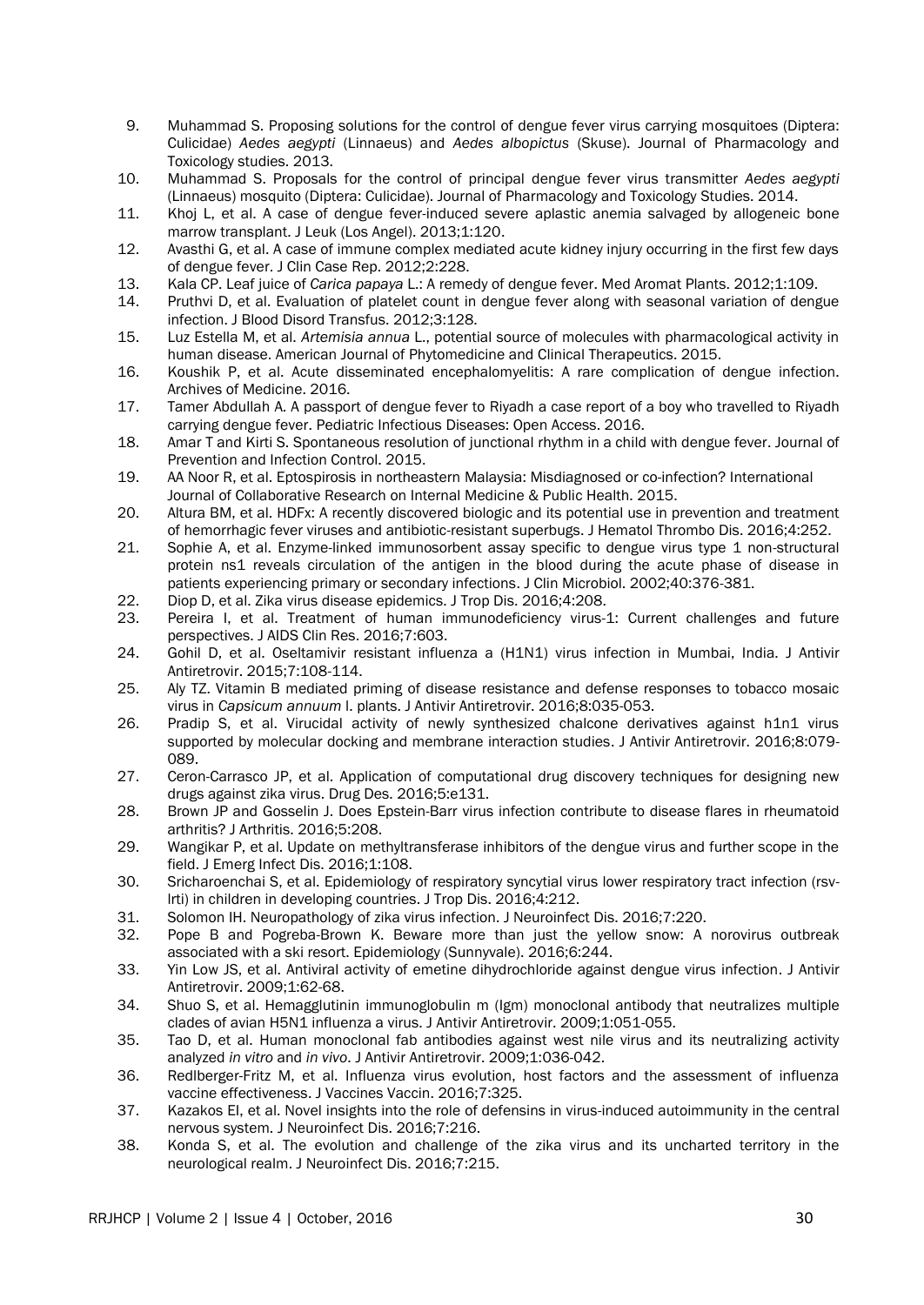- 39. Bandameedi R. Recent outbreak of zika virus threat for pregnant women. Clin Pharmacol Biopharm. 2016;5:157.
- 40. Kaihatsu K, et al. Future perspective of nucleic acid-based detection of dengue virus and its serotypes. J Antivir Antiretrovir. 2016;8:LXIX-LXXII.
- 41. Kiseleva I and Rudenko L. Potentially pandemic live influenza vaccines based on Russian master donor virus are genetically stable after replication in humans. J Vaccines Vaccin. 2016;7:317.
- 42. Dolan SM, et al. Decision making in the face of uncertainty: Perinatal zika virus infection. J Preg Child Health. 2016;3:250.
- 43. Osman AH. Protein energy malnutrition and susceptibility to viral infections as zika and influenza viruses. J Nutr Food Sci. 2016;6:489.
- 44. Adiga A, et al. A review of inflammatory bowel disease in patients with human immunodeficiency virus infection. J AIDS Clin Res. 2016;7:575.
- 45. Kotwal J, et al. Evaluation of surrogate markers for prediction of cd4 counts in people living with human immunodeficiency virus/acquired immunodeficiency syndrome. J AIDS Clin Res. 2016;7:573.
- 46. Chatterjee A, et al. Congenital cytomegaloviral infection causing severe pulmonary hypertension in a newborn with an HIV seropositive mother - a case report from eastern India. J AIDS Clin Res. 2016;7:567.
- 47. Chowell G, et al. Spatial and temporal dynamics of dengue fever in Peru: 1994-2006. Epidemiology and Infection. 2008;36:12.
- 48. Gulich GA. Epidemiology, driving factors, transmission and control options of zika virus: A review. J Infect Dis Ther. 2016;4:278.
- 49. Molina NB and Basualdo JA. *Zika virus* in the Americas: A new global health emergency. J Med Microb Diagn. 2016;5:e132.
- 50. Weltman JK. An immuno-bioinformatic analysis of zika virus (zikv) envelope e protein. J Med Microb Diagn. 2016;5:228.
- 51. Wilson DJ, et al. Prevalence of bovine viral diarrhea virus in bovine samples from the intermountain west of the USA - comparison between age, sex, breed and diagnostic methods. J Veterinar Sci Techno. 2016;7:326.
- 52. Bandyopadhyay A, et al. Classifying dengue: A review of the difficulties in using the who case classification for dengue haemorrhagic fever. A European journal. 2006;11:1238-1255.
- 53. Zhang Y, et al. Restoration of retarded influenza virus-specific immunoglobulin class switch in aged mice. J Clin Cell Immunol. 2016;7:403.
- 54. Acharya A, et al. Human immunodeficiency virus: Discovery to drug resistance A review update. Biol Syst Open Access. 2016;5:154.
- 55. Awasthi S. Zika virus: Prospects for the development of vaccine and antiviral agents. J Antivir Antiretrovir 8:LXI-LXIII. 2016.
- 56. Yamaya M, et al. Serine proteases and their inhibitors in human airway epithelial cells: Effects on influenza virus replication and airway inflammation. Clin Microbiol. 2016;5:238.
- 57. Pratte-Santos R, et al. Guidelines for recreation water quallity in Brazil, USA and Canada: Enteric viruses as faecal pollution indicators. J Trop Dis. 2015;4:195.
- 58. Kushwah RS, et al. Co-habitation and concurrent infection of dengue and chikungunya viruses in *Aedes aegypti* field populations from India. J Trop Dis. 2015;4:194.
- 59. Wickramasinghe NC and Steele EJ. Dangers of adhering to an obsolete paradigm: Could zika virus lead to a reversal of human evolution? Astrobiol Outreach. 2016;4:147.
- 60. Alam CM, et al. Imex based analysis of repeat sequences in *flavivirus* genomes, including dengue virus. J Data Mining Genomics Proteomics. 2016;7:187.
- 61. Matos A, et al. Topoisomerase I improve JC virus DNA detection. Mol Biol. 2016;5:155.
- 62. Ye H, et al. Potential applications of epigallocatechin gallate-fatty acid derivatives as antiviral agents. J Antivir Antiretrovir 2016;7.
- 63. Cassandra MB. Towards a universal influenza virus vaccine eliciting broadly neutralising haemagglutinin antibodies. J Vaccines Vaccin. 2015;6:303.
- 64. Sundberg K, et al. Effectiveness of nanomaterial copper cold spray surfaces on inactivation of influenza a virus. J Biotechnol Biomater. 2015;5:205.
- 65. Johnson OK. Pilot case series demonstrating unsuspected ulceration in perforated ileum from typhoid fever. J Gastrointest Dig Syst. 2016;6:445.
- 66. Razzaq A, et al. Exploring the causes, diagnosis, symptoms, risk factors, treatments and prevention of rheumatic fever. Research & Reviews in Pharmacy and Pharmaceutical Sciences. 2015.
- 67. Adebayo D, et al. Response preparedness to viral hemorrhagic fever in Nigeria: Risk perception, attitude towards Lassa fever. Epidemiology (Sunnyvale). 2015;5:199.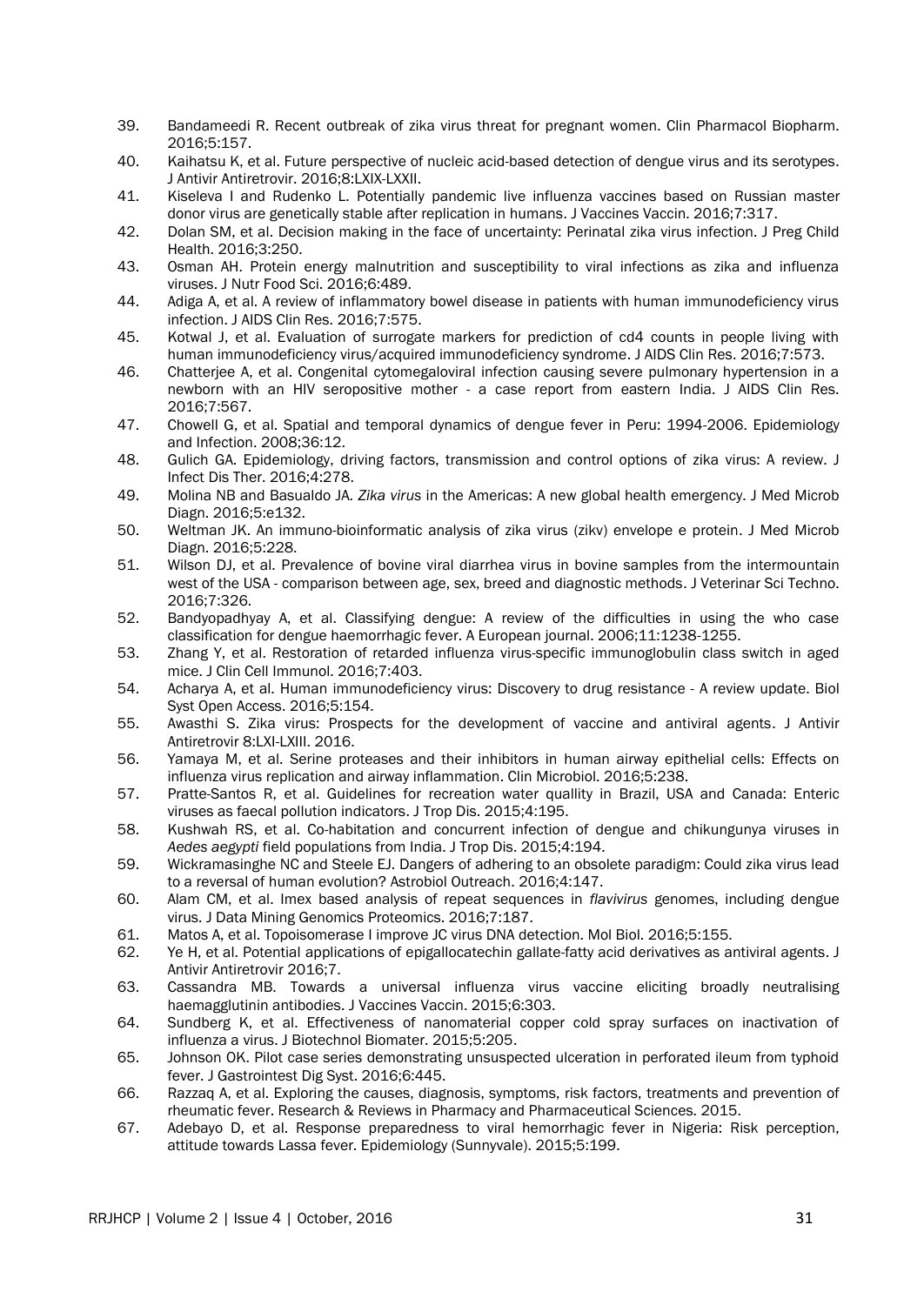- 68. Mohamed A D and El-Bouzedi A. Viral haemorrhagic fever in North Africa; An evolving emergency. J Clin Exp Pathol. 2015;5:215.
- 69. Falkenstern Ge R, et al. Endobronchial volume reduction with lung sealant (Aeriseal®); post interventional fever and malaise treated with combined therapy of broad- spectrum antibiotic and supportive prednisolone. J Clin Case Rep. 2015;5:480.
- 70. Aydin G, et al. Cytokine storm following tooth extraction: An alternative hypothesis for fever and hypotension in the immediate postoperative period. 2011.
- 71. Iheukwumere I, et al. Manifestations, mismanagement and diagnostic challenges of malaria and typhoid fever. Malar Chemoth Cont Elimination. 2013;2:109.
- 72. Qureshi JA, et al. An epidemic of dengue fever in Karachi--associated clinical manifestations. JPMA. The Journal of the Pakistan Medical Association. 1997;47:178-181.
- 73. Cecaro M and Rossi G. European monitoring plans for the management of outbreak of JEV (Japanese Encephalitis Virus). Occup Med Health Aff. 2013;1:e105.
- 74. Frew PM, et al. Enrollment in YFV vaccine trial: an evaluation of recruitment outcomes associated with a randomized controlled double-blind trial of a live attenuated yellow fever vaccine. Trop Med Surg. 2013;1:117.
- 75. Cox D, et al. The role of platelets in viral hemorrhagic fevers. J Bioterr Biodef. 2013;S12:003.
- 76. Carrion Jr R, et al. Vaccine platforms to control arenaviral hemorrhagic fevers. J Vaccines Vaccin. 2012;3:160.
- 77. Kularatnea SAM. Cardiac complications of a dengue fever outbreak in Sri Lanka, 2005. Trans R Soc Trop Med Hyg. 2007;101:804-808.
- 78. Agwu E. Distribution of community acquired typhoid fever among febrile patients attending clinics in Bushenyi, Uganda: Case study of the year 2005. J Medical Microbiol Diagnosis. 2012;1:101.
- 79. Wang X, et al. Concurrent porcine reproductive and respiratory syndrome virus, porcine circovirus type 2 and pseudorabies virus infections associated with 'high fever syndrome' in swine of northern china. J Veterinar Sci Technol. 2011;2:106.
- 80. Erdogan H, et al. Investigation of the presence of crimean-congo hemorrhagic fever virus RNA in tears of eleven infected patients. J Clinic Experiment Ophthalmol. 2011;2:185.
- 81. Kuo CH, et al. Liver biochemical tests and dengue fever. The American journal of tropical medicine and hygiene. 1992;47:265-270.
- 82. Newton EA and Reiter P. A model of the transmission of dengue fever with an evaluation of the impact of ultra-low volume (ULV) insecticide applications on dengue epidemics. The American Journal of Tropical Medicine and Hygiene. 1992;47:709-720.
- 83. Dennis AB, et al. Dengue fever in humanized nod/scid mice. Journal of Virology. 2005;79:13797- 13799.
- 84. Patey O, et al. Unusual neurologic manifestations occurring during dengue fever infection. The American journal of tropical medicine and hygiene. 1993;48:793-802.
- 85. Andrew FT, et al. Dengue fever in us military personnel in Haiti. JAMA. 1997;277:1546-1548.
- 86. Liang L, et al. Time series analysis of dengue fever and weather in Guangzhou, China. BMC Public Health. 2009;9:395.
- 87. Christian D, et al. Rapid detection and quantification of RNA of Ebola and Marburg viruses, Lassa virus, crimean-congo hemorrhagic fever virus, rift valley fever virus, dengue virus, and yellow fever virus by real-time reverse transcription-PCR. Journal of clinical microbiology. 2002;40:2323-2330.
- 88. Daniel HL, et al. High circulating levels of the dengue virus nonstructural protein ns1 early in dengue illness correlate with the development of dengue hemorrhagic fever. J Infect Dis. 2002;186:1165- 1168.
- 89. Carol J, et al. Evaluation of the MRL diagnostics dengue fever virus IGM capture ELISA and the panbio rapid immunochromatographic test for diagnosis of dengue fever in Jamaica. J Clin Microbiol. 2002;37:1600-1601.
- 90. Gubler DJ. Dengue and dengue hemorrhagic fever. Clin Microbiol Rev. 1998;11:480-496.
- 91. Guzmán MG. Epidemiologic studies on dengue in Santiago de Cuba, 1997. Am J Epidemiol. 2000;152:793-799.
- 92. Wen KH, et al. The ocular fundus findings in dengue fever gaoxiong yi xue ke xue za zhi the Kaohsiung. Journal of medical sciences. 1990;5:24-30.
- 93. Row D, et al. Dengue fever with encephalopathy in Australia. The American journal of tropical medicine and hygiene. 1996;54:253-255.
- 94. Watt G, et al. Decrease in human immunodeficiency virus type 1 load during acute dengue fever. Clin Infect Dis. 200636:1067-1069.
- 95. Loke H, et al. Strong hla class I–restricted t cell responses in dengue hemorrhagic fever: A doubleedged sword? J Infect Dis. 2001;184:1369-1373.